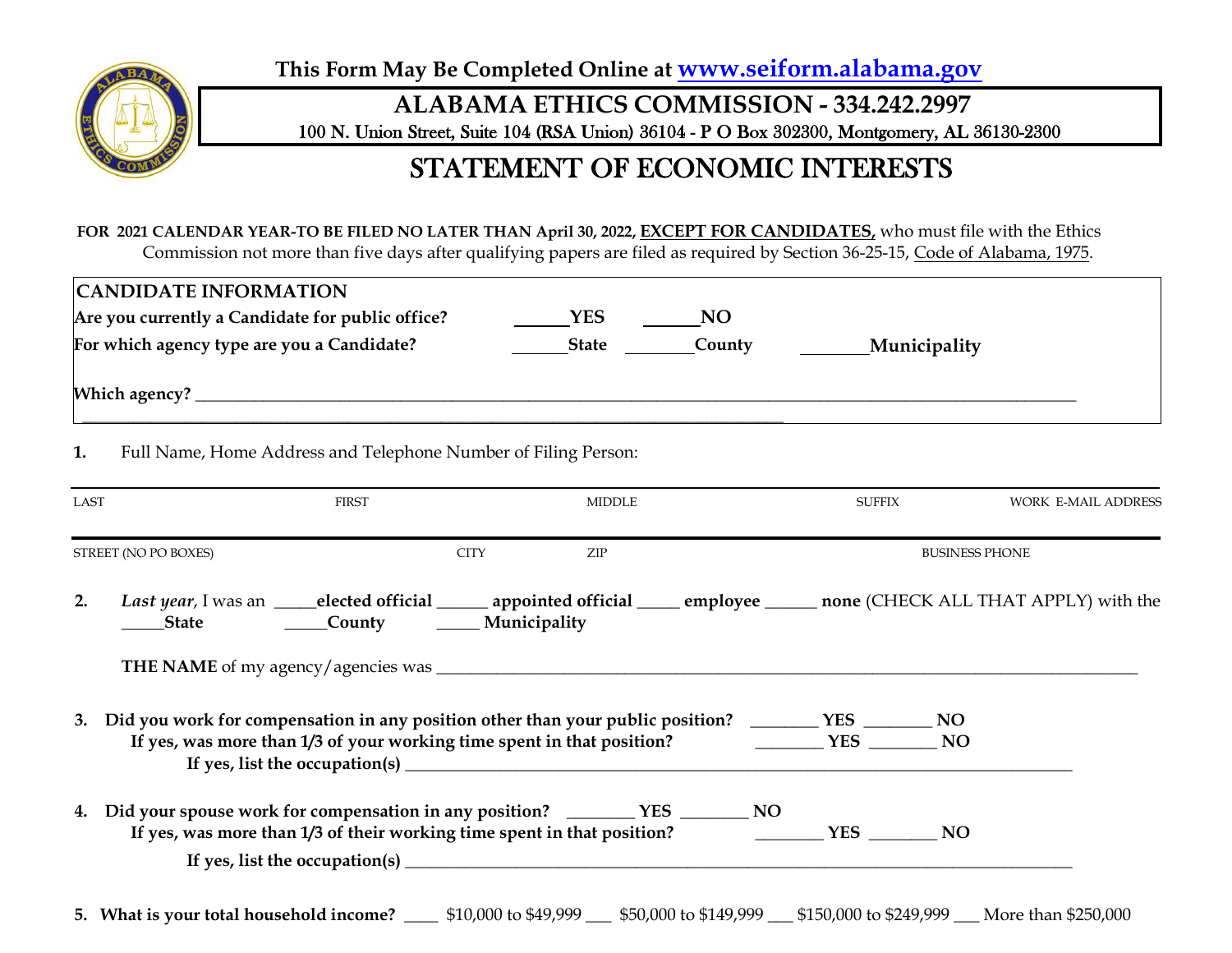#### **6. INFORMATION ON FAMILY MEMBERS (Must include first and last names. If none, use N/A).**

**SPOUSE** - Name, Address, Employer or Business Name

**DEPENDENTS** - (please indicate if dependent is over 19) Name(s), Address and Any Employment

**LIVING ADULT CHILDREN** (if not listed above)- Name(s) Only

**PARENTS** (Living and Deceased) - Names Only

**LIVING SIBLINGS** - Name(s) Only

**LIVING PARENTS OF SPOUSE** – Name(s) Only

#### **7. OTHER INCOME INFORMATION FOR YOU, YOUR SPOUSE AND DEPENDENTS\* (If none, use N/A).**

| LIST EVERY BUSINESS WHERE YOU,<br>YOUR SPOUSE, or DEPENDENT RECEIVED<br>INCOME in Salary, Fees, Dividends, Profits,<br>Commissions, Bank Interest, or Other<br>Compensation from any private business - *<br>Include all income required to be reported to<br>the IRS |           |             |             | <b>Check Appropriate Box</b> |              |           |
|-----------------------------------------------------------------------------------------------------------------------------------------------------------------------------------------------------------------------------------------------------------------------|-----------|-------------|-------------|------------------------------|--------------|-----------|
| <b>NAME OF BUSINESS</b>                                                                                                                                                                                                                                               | Less than | $$1,000$ to | \$10,000 to | \$50,000 to                  | \$150,000 to | More than |
|                                                                                                                                                                                                                                                                       | \$1,000   | \$9,999     | \$49,999    | \$149,999                    | \$249,999    | \$250,000 |
|                                                                                                                                                                                                                                                                       |           |             |             |                              |              |           |
|                                                                                                                                                                                                                                                                       |           |             |             |                              |              |           |
|                                                                                                                                                                                                                                                                       |           |             |             |                              |              |           |
| 4                                                                                                                                                                                                                                                                     |           |             |             |                              |              |           |
| 5                                                                                                                                                                                                                                                                     |           |             |             |                              |              |           |
| 6                                                                                                                                                                                                                                                                     |           |             |             |                              |              |           |

 **8. Last year**, did you, your spouse, or dependents, individually or combined, own 5% or more of the stock in a business? \_\_\_\_\_ YES \_\_\_\_\_ NO

If so, what is the name of the business(es)? \_\_\_\_\_\_\_\_\_\_\_\_\_\_\_\_\_\_\_\_\_\_\_\_\_\_\_\_\_\_\_\_\_\_\_\_\_\_\_\_\_\_\_\_\_\_\_\_\_\_\_\_\_\_\_\_\_\_\_\_\_\_\_\_\_\_\_\_\_\_\_\_\_\_\_\_\_\_\_\_\_\_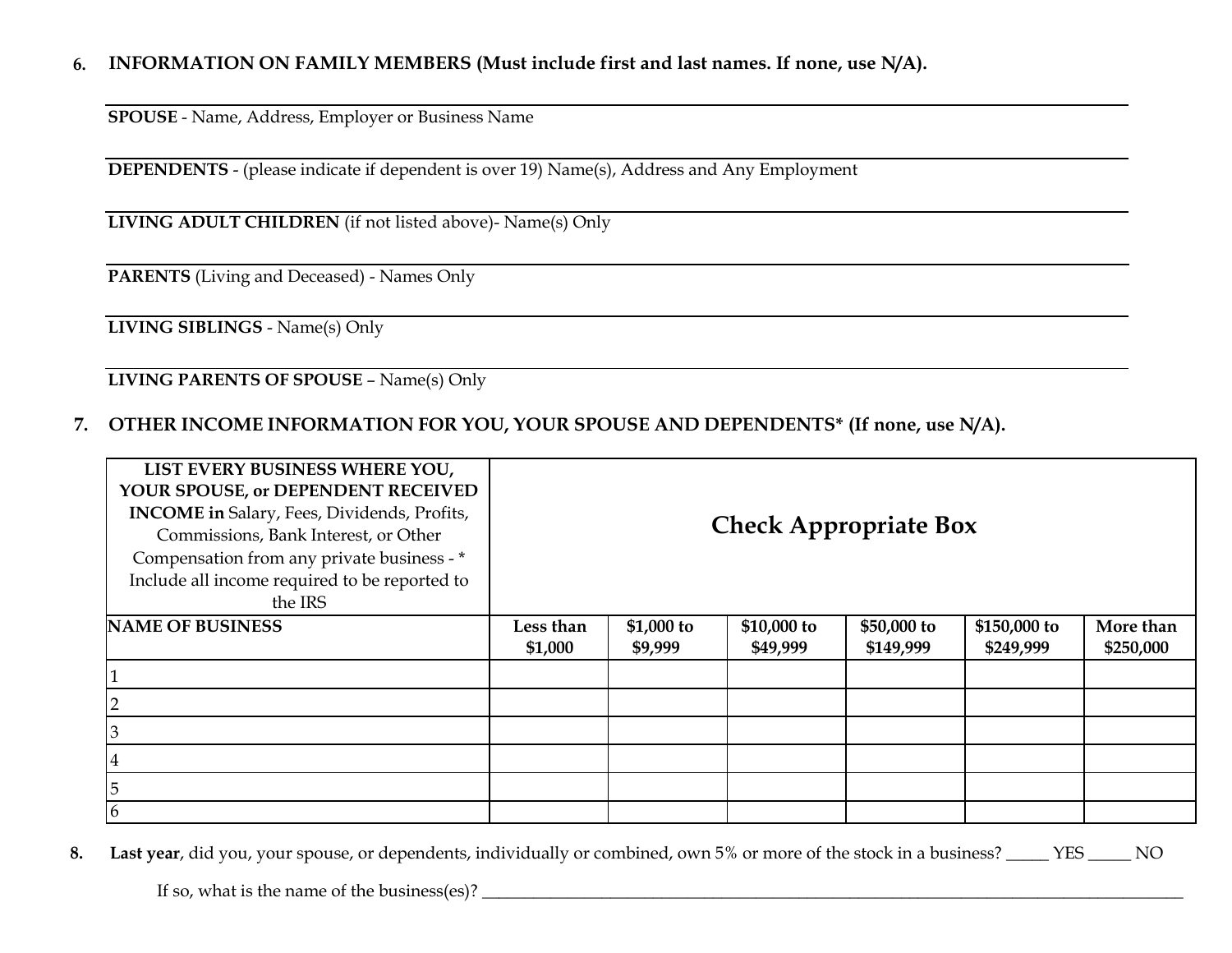**9. Last year**, did you, your spouse, or dependents serve as an officer, director, trustee, or consultant in a business? \_\_\_\_\_ YES \_\_\_\_\_NO

Did that service result in income of \$1,000 or more? \_\_\_\_\_ YES \_\_\_\_\_ NO

If so, provide the name of the business(es) \_\_\_\_\_\_\_\_\_\_\_\_\_\_\_\_\_\_\_\_\_\_\_\_\_\_\_\_\_\_\_\_\_\_\_\_\_\_\_\_\_\_\_\_\_\_\_\_\_\_\_\_\_\_\_\_\_\_\_\_\_\_\_\_\_\_\_\_\_\_\_\_\_\_\_\_\_\_\_\_

\_\_\_\_\_\_\_\_ \$1,000 to \$4,999

\_\_\_\_\_\_\_\_ \$5,000 or more

 **10. INDEBTEDNESS INFORMATION:** Report debts owed to all businesses operating in Alabama\*\* as of December 31st of the reporting year. \*\*Doing Business in Alabama, regardless of where the home office is located or where you mail your payment. **DO NOT INCLUDE** indebtedness associated with **HOMESTEAD** - the home in which you live.

 **DO NOT list Debtor's Names or Accounts Numbers. (If none, use N/A).**

| <b>INDEBTNESS TYPE</b>                                                                  | <b>How MANY</b><br>do you OWE? | <b>INDEBTNESS TYPE</b>                                       | <b>How MANY</b><br>do you OWE? |
|-----------------------------------------------------------------------------------------|--------------------------------|--------------------------------------------------------------|--------------------------------|
| <b>BANKS</b> (Include Credit Cards)                                                     |                                | <b>STOCKBROKERS or BOND FIRMS</b>                            |                                |
| <b>CREDIT UNIONS and SAVINGS and LOAN</b><br><b>ASSOCIATIONS (Include Credit Cards)</b> |                                | <b>OTHER BUSINESSES</b><br><b>Include Store Credit Cards</b> |                                |
| <b>INSURANCE COMPANIES</b>                                                              |                                | <b>STUDENT LOANS</b>                                         |                                |
| <b>MORTGAGE FIRMS</b>                                                                   |                                |                                                              |                                |

**What is the COMBINED AMOUNT of indebtedness to all of the above? Please check one.** 

\_\_\_Less than \$25,000 \_\_\_\$25,000 to \$49,999 \_\_\_\_\$50,000 to \$99,999 \_\_\_\$100,000 to \$149,999 \_\_\_\$150,000 to \$249,000\_\_\_ \$250,000 or more

 **11. PROFESSIONAL OR CONSULTING SERVICES: Complete this Section ONLY if YOU or YOUR SPOUSE engaged in a business that provides any of the following services:**

| Legal                    | Medical or health related                    |
|--------------------------|----------------------------------------------|
| Real estate              | Banking                                      |
| Insurance                | Educational                                  |
| Farming                  | Engineering                                  |
| Architectural management | Other professional services or consultations |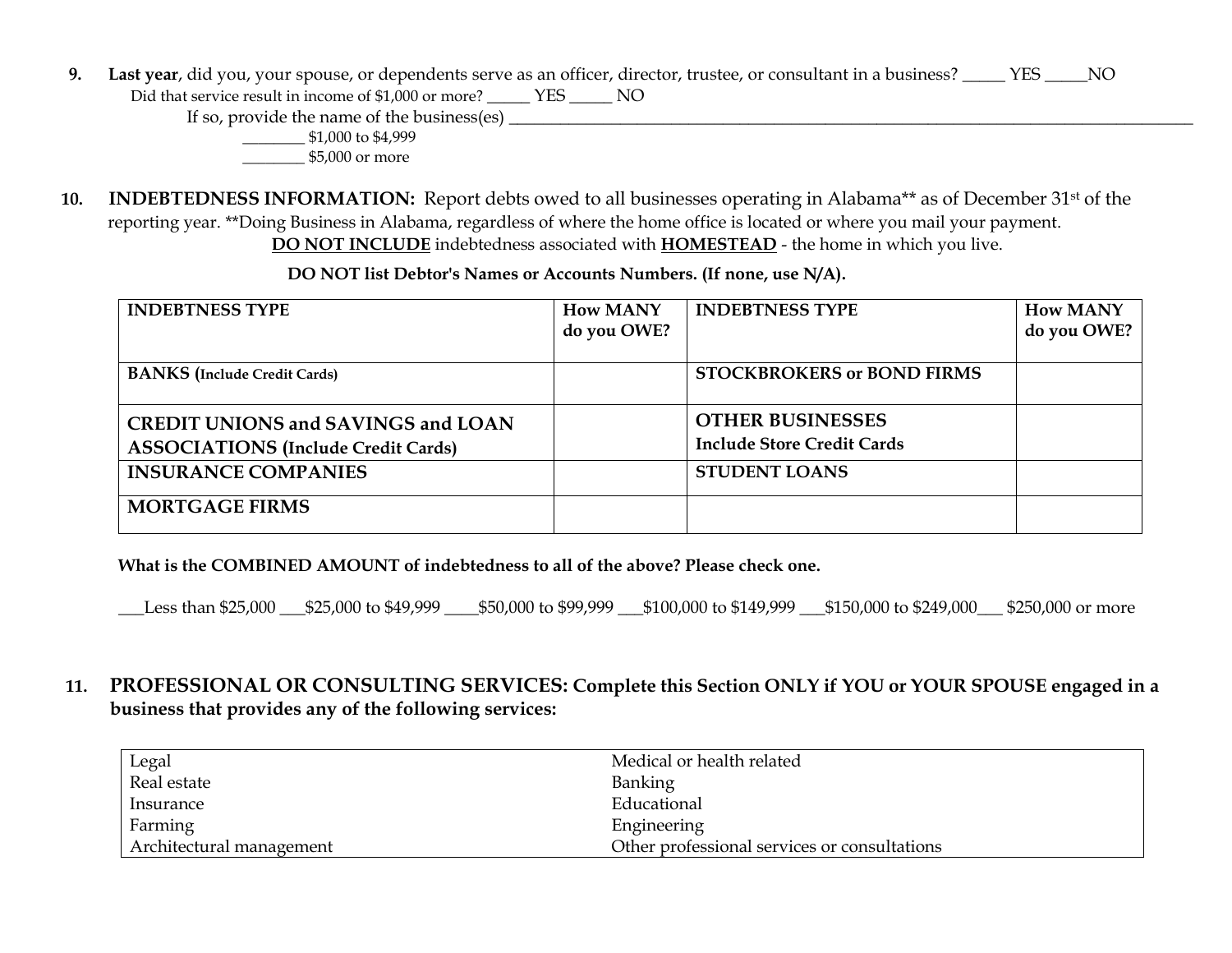**Check if No Income was received for Professional or Consulting Services for the Categories of Clients shown below**

**State the NUMBER OF CLIENTS and CHECK Corresponding Income and/or Retainer Income**

|                                   |                                       |                         | <b>Annual Gross Income During Reporting Year</b> |                            |                            |                             |                           |                           | <b>Anticipated Annual</b><br><b>Retainer Income</b> |                         |                          |                         |
|-----------------------------------|---------------------------------------|-------------------------|--------------------------------------------------|----------------------------|----------------------------|-----------------------------|---------------------------|---------------------------|-----------------------------------------------------|-------------------------|--------------------------|-------------------------|
| <b>Categories of Clients</b>      | Number<br><b>of</b><br><b>Clients</b> | Less<br>than<br>\$1,000 | \$1,000<br>to<br>\$10,000                        | \$10,000<br>to<br>\$25,000 | \$25,000<br>to<br>\$50,000 | \$50,000<br>to<br>\$100,000 | to<br>\$150,000 \$250,000 | \$100,000 \$150,000<br>to | More<br>than<br>\$250,000                           | Less<br>than<br>\$1,000 | \$1,000<br>to<br>\$5,000 | More<br>than<br>\$5,000 |
| <b>UTILITIES</b>                  |                                       |                         |                                                  |                            |                            |                             |                           |                           |                                                     |                         |                          |                         |
| Electric                          |                                       |                         |                                                  |                            |                            |                             |                           |                           |                                                     |                         |                          |                         |
| Gas                               |                                       |                         |                                                  |                            |                            |                             |                           |                           |                                                     |                         |                          |                         |
| Telephone                         |                                       |                         |                                                  |                            |                            |                             |                           |                           |                                                     |                         |                          |                         |
| Water                             |                                       |                         |                                                  |                            |                            |                             |                           |                           |                                                     |                         |                          |                         |
| <b>Cable Television Companies</b> |                                       |                         |                                                  |                            |                            |                             |                           |                           |                                                     |                         |                          |                         |
| <b>TRANSPORTATION</b>             |                                       |                         |                                                  |                            |                            |                             |                           |                           |                                                     |                         |                          |                         |
| <b>Intrastate Companies</b>       |                                       |                         |                                                  |                            |                            |                             |                           |                           |                                                     |                         |                          |                         |
| Pipeline Companies                |                                       |                         |                                                  |                            |                            |                             |                           |                           |                                                     |                         |                          |                         |
| Oil Exploration                   |                                       |                         |                                                  |                            |                            |                             |                           |                           |                                                     |                         |                          |                         |
| Gas Exploration                   |                                       |                         |                                                  |                            |                            |                             |                           |                           |                                                     |                         |                          |                         |
| Oil and Gas Retailers             |                                       |                         |                                                  |                            |                            |                             |                           |                           |                                                     |                         |                          |                         |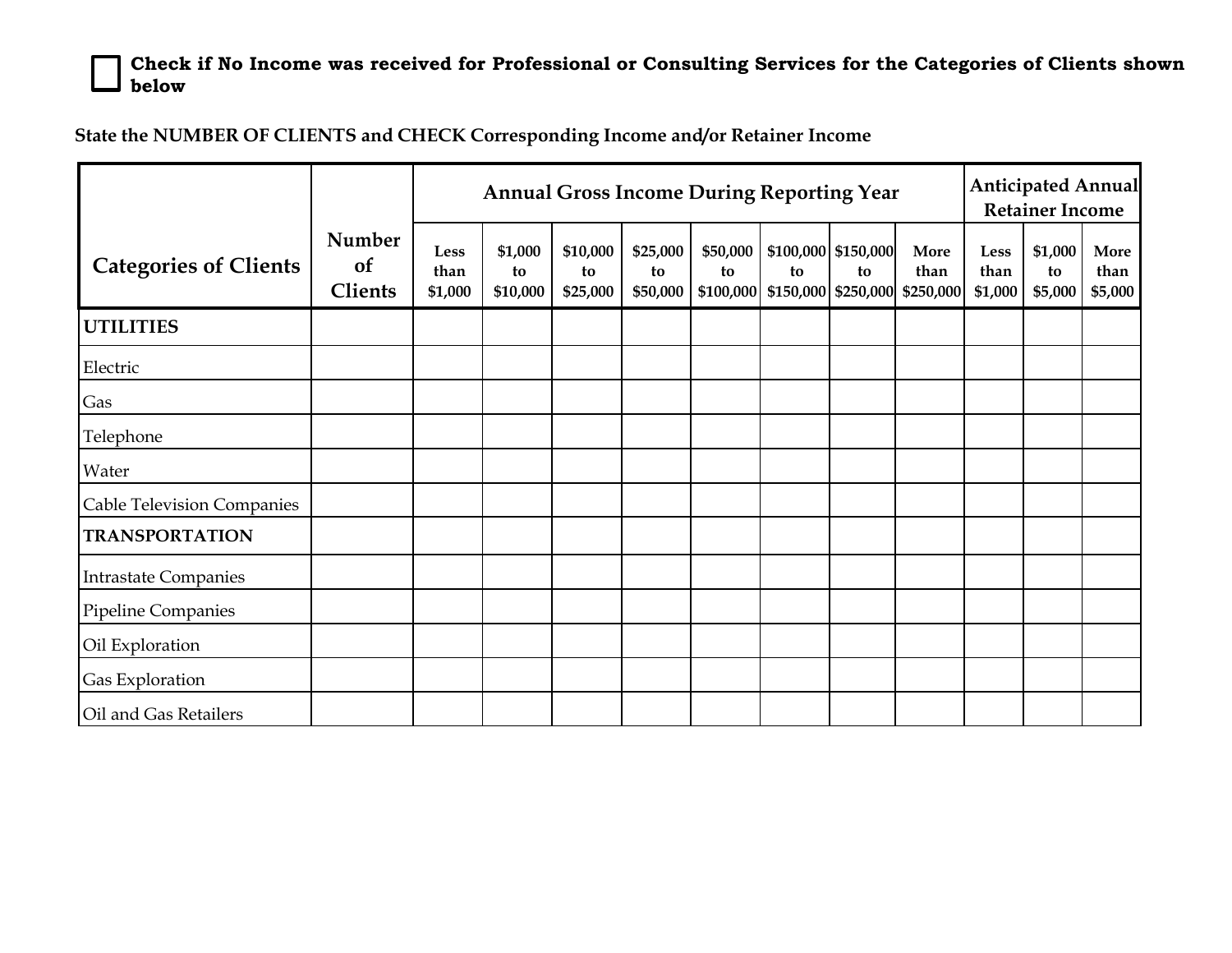|                                |                                |                                | <b>Annual Gross Income During Reporting Year</b> |                            |                            |                |                                                            | <b>Anticipated Annual</b><br><b>Retainer Income</b> |              |                         |                          |                         |
|--------------------------------|--------------------------------|--------------------------------|--------------------------------------------------|----------------------------|----------------------------|----------------|------------------------------------------------------------|-----------------------------------------------------|--------------|-------------------------|--------------------------|-------------------------|
| <b>Categories of Clients</b>   | Number<br>of<br><b>Clients</b> | <b>Less</b><br>than<br>\$1,000 | \$1,000<br>to<br>\$10,000                        | \$10,000<br>to<br>\$25,000 | \$25,000<br>to<br>\$50,000 | \$50,000<br>to | to<br>$\mid$ \$100,000   \$150,000   \$250,000   \$250,000 | \$100,000 \$150,000<br>to                           | More<br>than | Less<br>than<br>\$1,000 | \$1,000<br>to<br>\$5,000 | More<br>than<br>\$5,000 |
| <b>FINANCE &amp; INSURANCE</b> |                                |                                |                                                  |                            |                            |                |                                                            |                                                     |              |                         |                          |                         |
| <b>Banks</b>                   |                                |                                |                                                  |                            |                            |                |                                                            |                                                     |              |                         |                          |                         |
| Savings & Loan Associations    |                                |                                |                                                  |                            |                            |                |                                                            |                                                     |              |                         |                          |                         |
| Loan or Finance Companies      |                                |                                |                                                  |                            |                            |                |                                                            |                                                     |              |                         |                          |                         |
| Manufacturing Firms            |                                |                                |                                                  |                            |                            |                |                                                            |                                                     |              |                         |                          |                         |
| Mining Companies               |                                |                                |                                                  |                            |                            |                |                                                            |                                                     |              |                         |                          |                         |
| Life Insurance Companies       |                                |                                |                                                  |                            |                            |                |                                                            |                                                     |              |                         |                          |                         |
| Casualty Insurance Co.         |                                |                                |                                                  |                            |                            |                |                                                            |                                                     |              |                         |                          |                         |
| Other Insurance Companies      |                                |                                |                                                  |                            |                            |                |                                                            |                                                     |              |                         |                          |                         |
| <b>Retail Companies</b>        |                                |                                |                                                  |                            |                            |                |                                                            |                                                     |              |                         |                          |                         |
| <b>Beer Companies</b>          |                                |                                |                                                  |                            |                            |                |                                                            |                                                     |              |                         |                          |                         |
| <b>Wine Companies</b>          |                                |                                |                                                  |                            |                            |                |                                                            |                                                     |              |                         |                          |                         |
| <b>Liquor Companies</b>        |                                |                                |                                                  |                            |                            |                |                                                            |                                                     |              |                         |                          |                         |
| <b>Beverage Distributors</b>   |                                |                                |                                                  |                            |                            |                |                                                            |                                                     |              |                         |                          |                         |
| <b>ASSOCIATIONS</b>            |                                |                                |                                                  |                            |                            |                |                                                            |                                                     |              |                         |                          |                         |
| Trade                          |                                |                                |                                                  |                            |                            |                |                                                            |                                                     |              |                         |                          |                         |
| Professional                   |                                |                                |                                                  |                            |                            |                |                                                            |                                                     |              |                         |                          |                         |
| Governmental                   |                                |                                |                                                  |                            |                            |                |                                                            |                                                     |              |                         |                          |                         |
| Public Employee                |                                |                                |                                                  |                            |                            |                |                                                            |                                                     |              |                         |                          |                         |
| Public Official                |                                |                                |                                                  |                            |                            |                |                                                            |                                                     |              |                         |                          |                         |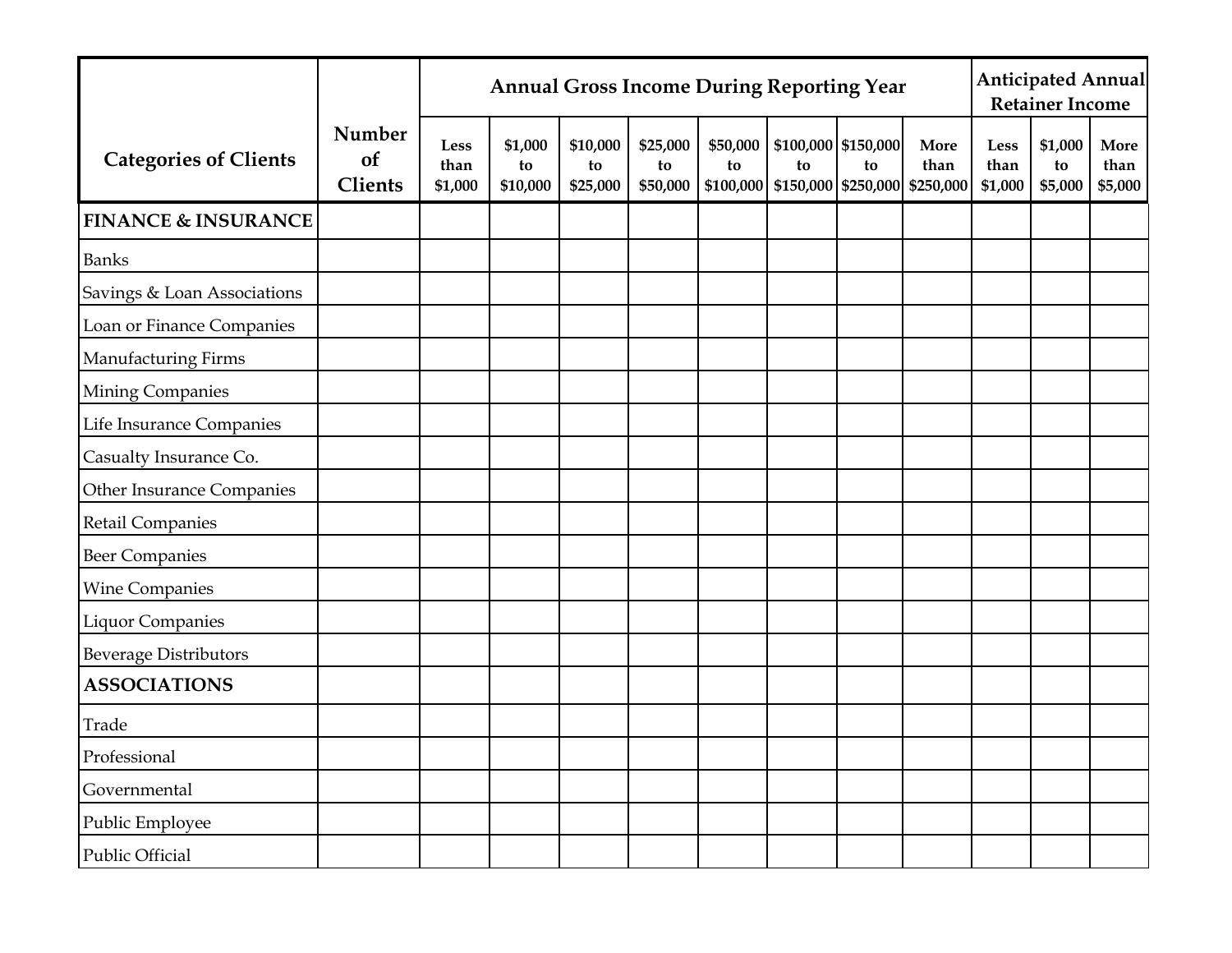|                                                        |                                           |                                | <b>Annual Gross Income During Reporting Year</b> |                            |                            |                |                                                                      | <b>Anticipated Annual</b><br><b>Retainer Income</b> |              |                         |                          |                         |
|--------------------------------------------------------|-------------------------------------------|--------------------------------|--------------------------------------------------|----------------------------|----------------------------|----------------|----------------------------------------------------------------------|-----------------------------------------------------|--------------|-------------------------|--------------------------|-------------------------|
| <b>Categories of Clients</b>                           | Number<br><sub>of</sub><br><b>Clients</b> | <b>Less</b><br>than<br>\$1,000 | \$1,000<br>to<br>\$10,000                        | \$10,000<br>to<br>\$25,000 | \$25,000<br>to<br>\$50,000 | \$50,000<br>to | \$100,000 \$150,000<br>to<br>\$100,000 \$150,000 \$250,000 \$250,000 | to                                                  | More<br>than | Less<br>than<br>\$1,000 | \$1,000<br>to<br>\$5,000 | More<br>than<br>\$5,000 |
| <b>GOVERNMENT</b>                                      |                                           |                                |                                                  |                            |                            |                |                                                                      |                                                     |              |                         |                          |                         |
| <b>State</b>                                           |                                           |                                |                                                  |                            |                            |                |                                                                      |                                                     |              |                         |                          |                         |
| County                                                 |                                           |                                |                                                  |                            |                            |                |                                                                      |                                                     |              |                         |                          |                         |
| Municipal                                              |                                           |                                |                                                  |                            |                            |                |                                                                      |                                                     |              |                         |                          |                         |
| <b>Other Government</b><br>Corporations or Authorities |                                           |                                |                                                  |                            |                            |                |                                                                      |                                                     |              |                         |                          |                         |

#### **12. REAL ESTATE HOLDINGS - DO NOT INCLUDE HOMESTEAD**

**\*\*\*TO BE COMPLETED ONLY BY ELECTED OFFICIALS, APPOINTED OFFICIALS AND ALL CANDIDATES\*\*\***

Did **YOU, YOUR SPOUSE or DEPENDENTS** own real estate for investment or revenue production last year?

NO \_\_\_\_\_\_\_\_\_\_\_YES **If YES, list each property below and provide requested information.**

| <b>Location of</b><br><b>Real Estate</b> |                       |                         | <b>What is the Fair Market Value?</b> | <b>What is the Annual Gross</b><br><b>Rent/Lease Income</b> |                        |                       |                                       |                     |
|------------------------------------------|-----------------------|-------------------------|---------------------------------------|-------------------------------------------------------------|------------------------|-----------------------|---------------------------------------|---------------------|
| City, County, State                      | Less than<br>\$50,000 | \$50,000 to<br>\$99,999 | \$149,999                             | $\mid$ \$100,000 to $\mid$ \$150,000 to $\mid$<br>\$249,999 | More than<br>\$250,000 | Less than<br>\$10,000 | \$10,000 but<br>less than<br>\$50,000 | \$50,000 or<br>more |
|                                          |                       |                         |                                       |                                                             |                        |                       |                                       |                     |
|                                          |                       |                         |                                       |                                                             |                        |                       |                                       |                     |
|                                          |                       |                         |                                       |                                                             |                        |                       |                                       |                     |
|                                          |                       |                         |                                       |                                                             |                        |                       |                                       |                     |
|                                          |                       |                         |                                       |                                                             |                        |                       |                                       |                     |

Add additional sheets as necessary